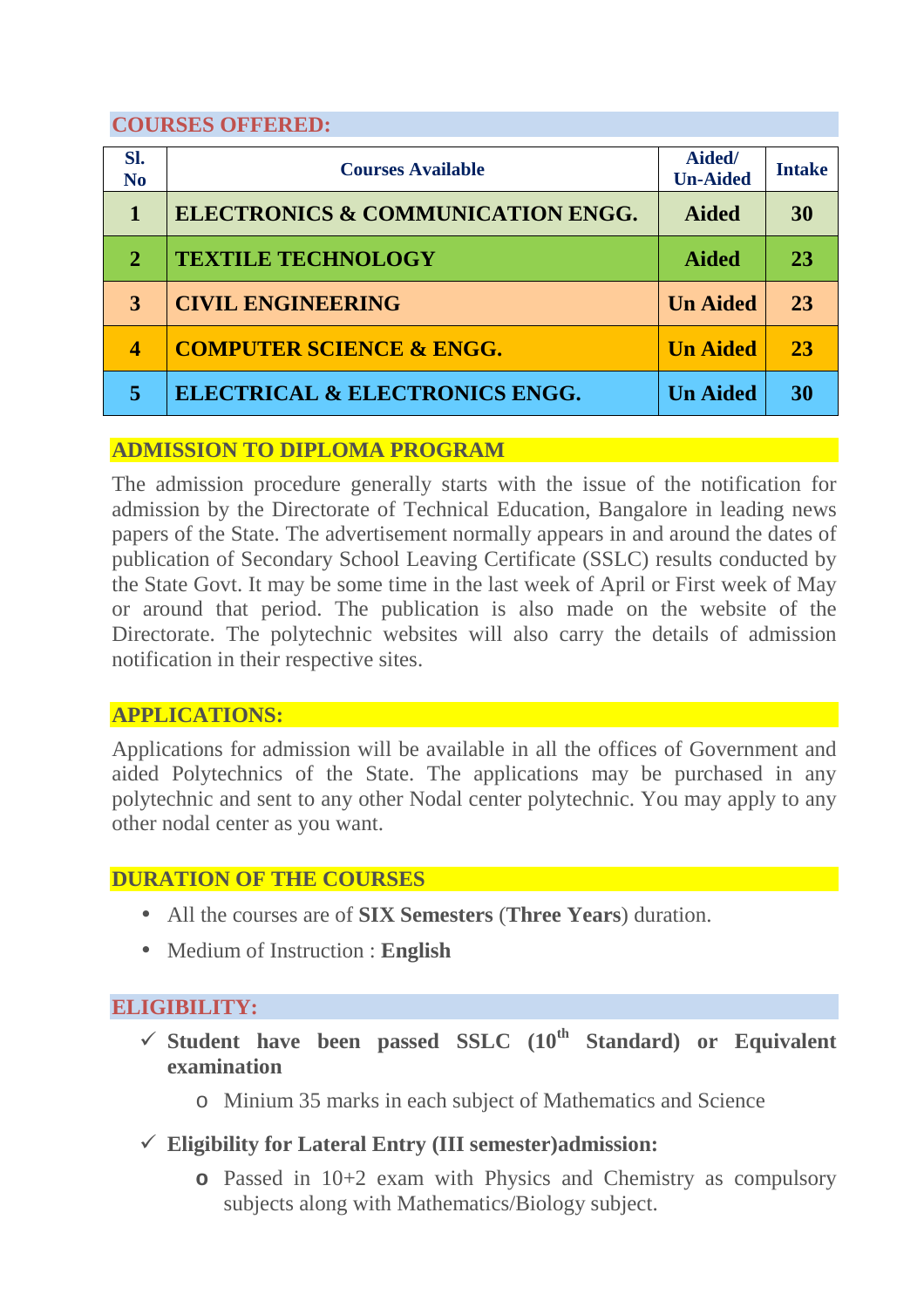- **o** 10+2 Science (with Mathematics as one of the subject) or 10+2 science with Technical Vocational Subject.
- **o** 10th +(2 years ITI) with appropriate trade in that order shall be eligible for admission to second year Diploma Courses of appropriate programme.

#### **ADMISSION PROCEDURE**

- $\checkmark$  Admission to diploma courses is based on merit in each category of reservation. Out of the total seats 50% of the seats are reserved for various groups of the society. Remaining 50% of the seats are allotted based on the marks scored in the SSLC for technical Courses. For admission to non technical courses also total marks scored by the candidate in SSLC is taken into consideration.
- $\checkmark$  The selection of candidates for aided courses will made through online non interactive counseling as per guidelines given by Government of Karnataka
- $\checkmark$  The selection of candidates for unaided courses will be made by the management as per the rules prescribed by the Government of Karnataka.
- $\checkmark$  All the interested and eligible candidates can get the Application Form for Karnataka Diploma 2020 Admission online on the official site, dtetech.karnataka.gov.in or from 129 nodal centers . A direct link to apply is given below.

#### **KARNATAKA DIPLOMA ADMISSION 2020 APPLICATION FEE**

Candidates can check the expected Application Fee for Karnataka Diploma Admission 2020 below.

| Category           | <b>Application Fee</b> |  |  |
|--------------------|------------------------|--|--|
| UR                 | <b>Rs. 100</b>         |  |  |
| <b>SC/ST/Cat 1</b> | <b>Rs.</b> 50          |  |  |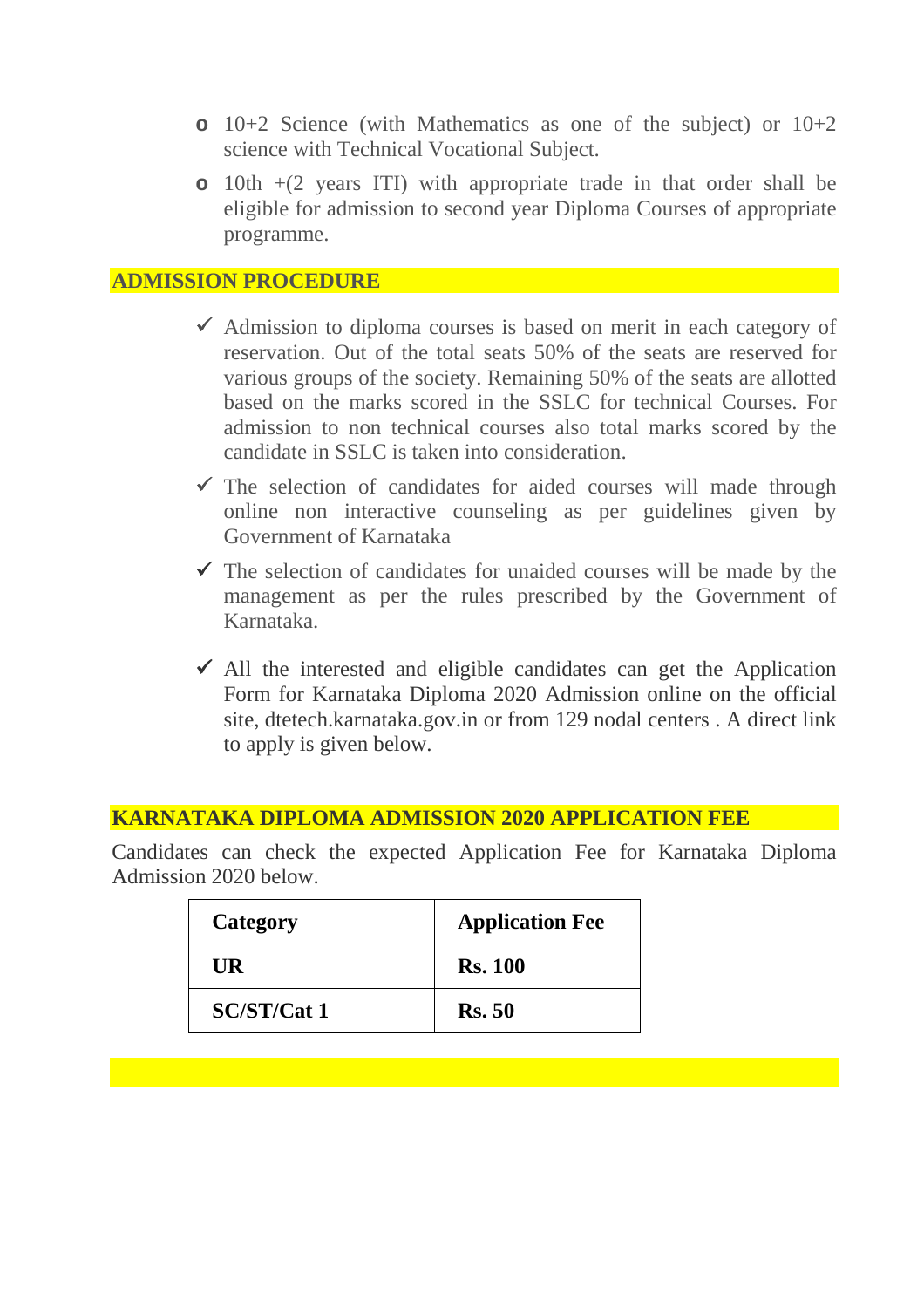# **KARNATAKA DIPLOMA 2020 ADMISSION PROCESS**

All the interested and eligible candidates can check the Karnataka Diploma 2020 Admission Process below.

- **Step 1:** Candidates are required to go to the official site and download the information brochure along with the Application Form.
- **Step 2:** After that candidates can enter all the required details in the Application Form.
- **Step 3:** Then the Department shall verify the eligibility of all the candidates and release a Merit List with the names of the selected candidates on the official site.
- **Step 4:** After that the candidates can appear for the Online Counselling Round at the Nodal Center for seat selection of eligible candidates as per the schedule announced at the DTE website to produce the original copy of all the required documents.
- **Step 5:** Now selected candidates can take admission in respective Polytechnic by submitting the fees and producing the admission order and all original documents.

## **HOW TO APPLY FOR KARNATAKA DIPLOMA ADMISSION 2020**

Candidates can check the steps to apply for Karnataka Diploma Admission 2020 below.

**Step 1:** Candidate Registration

**Step 2:** Sign in

**Step 3:** Profile Creation

- **Basic Details**
- **Claim Details**
- **Upload Claim Documents**
- **Mandatory Documents**
- Upload Photograph
- Option Entry
- Option for Districts
- View Profile and Print the Application Form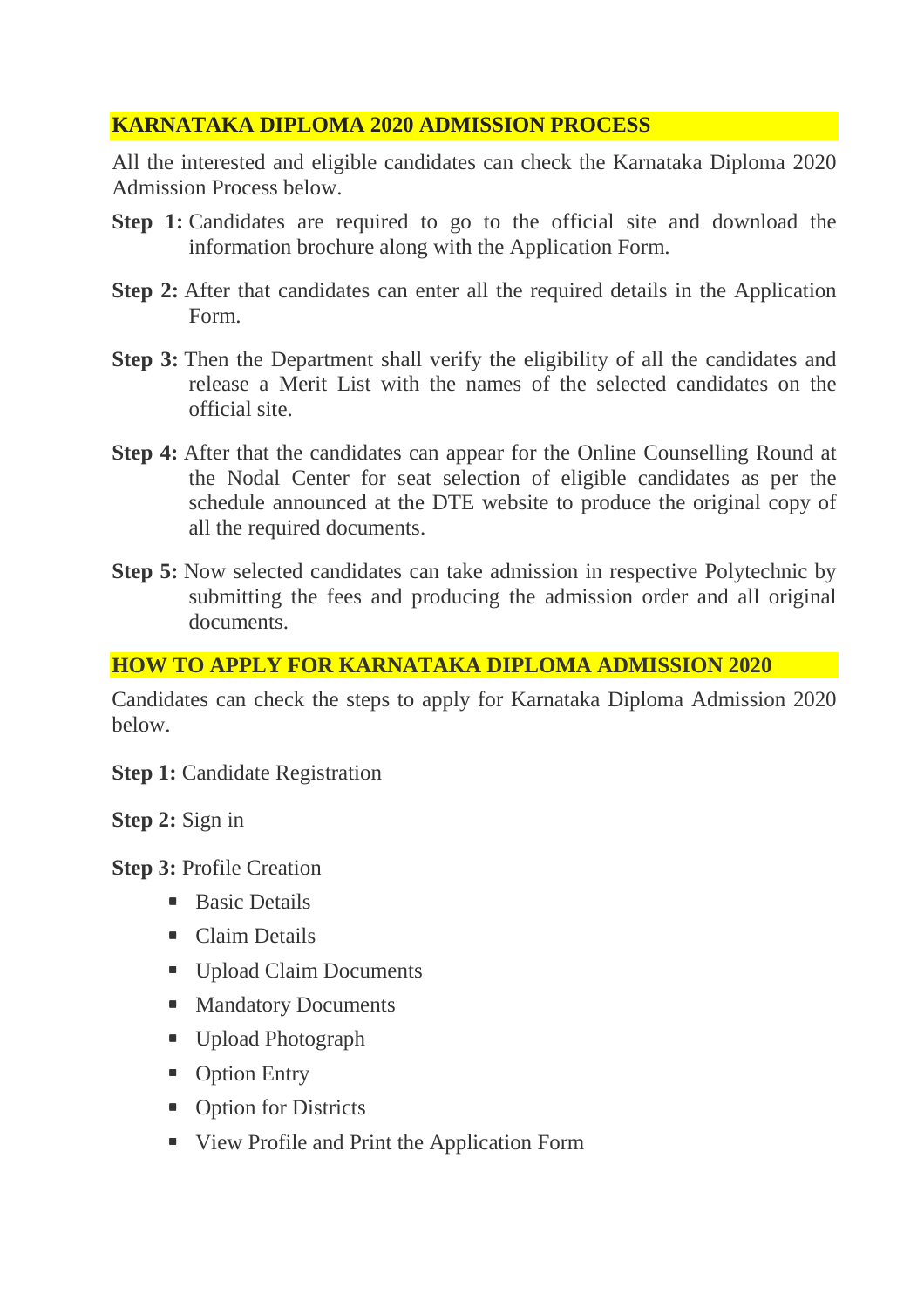## **DOCUMENTS REQUIRED AT THE TIME OF THE SUBMISSION OF KARNATAKA DIPLOMA ADMISSION 2020 APPLICATION FORM**

Candidates can check the list of the documents required at the time of the submission of Karnataka Diploma Admission 2020 below.

- **1.** SSLC or equivalent examination marks card/attested Marks extract from respective school Head Master.
- **2.** Caste and Income Certificate
- **3.** Rural Study Certificate
- **4.** Kannada Medium Study Certificate
- **5.** Special Category Certificate
- **6.** Hyderabad Karnataka Reservation Certificate

**Procedure to apply for "Eligibility Certificate" from candidates possessing CBSE/ICSE or SSLC equivalent qualification.** 

- 1. The seats allotted through "Centralized admission Process" is only for students who have studied in Karnataka from 1st Standard to 10th Standard. Who have passed in CBSE/ICSE and other SSLC equivalent exams.
- 2. The Student has to mention the eligibility code Annexure-1 of the brochure while submitting online application.
- 3. Since the basic information marks data etc., is not available in the server. The candidate has to fill online application carefully as per step by step procedure given in user manual.

# **Step for Eligibility Certificate**

- 1. After allotment of seat the candidate has to proceed to the allotted Govt./Aided/Private Polytechnics pay the fee prescribed for admission and application/registration fee. Also pay Rs. 1000/- towards issue of eligibility certificate either by K2/Cash receipt.
- 2. The institution shall download the eligibility certificate blank form from admission portal and fill up all the details.
- 3. The institutions has to put round seal of the institution on the top right hand corner of the certificate and write K2 challan/receipt no. with date.
- 4. The institutions while coming for admission approval shall bring relevant original documents of candidates who have applied for eligibility certificate and with filled up eligibility certificate.
- 5. After verification of all documents, eligibility certificate will be signed by the Secretary BTE.